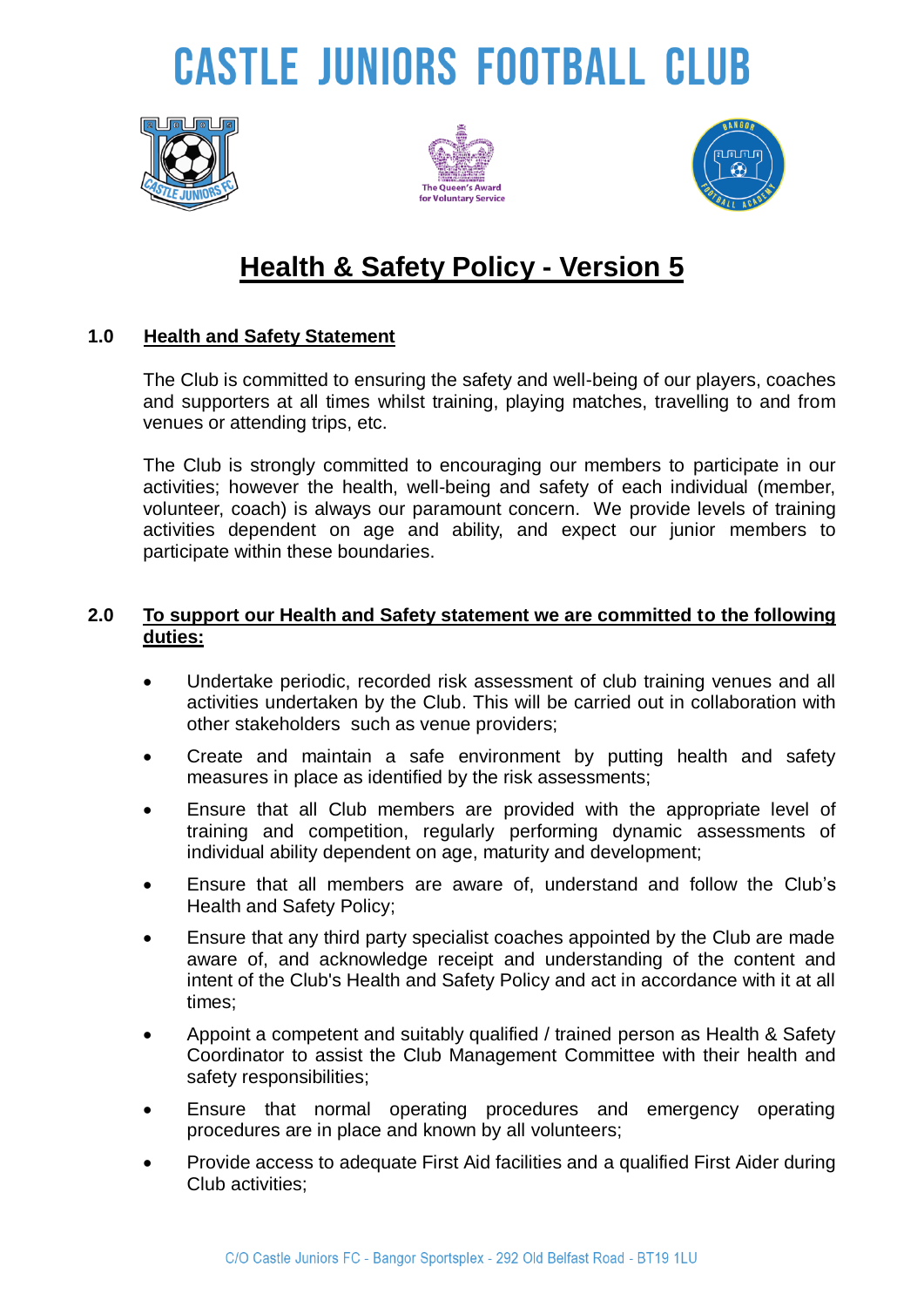- Formally report and record any injuries or accidents sustained during any Club activity or whilst on Club premises, which require external medical intervention or involve a head injury (a head injury is defined as any injury from the neck up, to include mouth, nose, eyes and ears), using an Incident Report Form;
- Record any other uses of a club first aid kit on a record maintained as part of the first aid kit
- Ensure that the implementation of this policy is regularly reviewed and monitored for effectiveness;
- Develop and operate an appropriate Safeguarding Policy.

#### **3.0 First Aid**

- 3.1 Our coaches are provided with First Aid training applicable to their involvement in youth football. The Club has created a database of coaches' training and qualifications to ensure that they remain up to date and that training is refreshed when necessary.
- 3.2 In addition, the Club ensures that there are sufficient First Aid kits available for every coaching/training session, competitive match and/or tournaments that take place, at home or away venues, during the season. The primary responsibility for ensuring that a First Aid kit is present rests with the person in charge of any particular event.
- 3.3 First Aid kits can be replenished or renewed by way of request to the Club Health & Safety Coordinator. An audit will be periodically carried out by the Club to ensure that sufficient First Aid Kits are available and that they are restocked as necessary.
- 3.4 The club advises all volunteers and members that they should not administer First Aid unless they have received appropriate First Aid training.

#### **4.0 All of our Club members have a duty to:**

- 4.1 Take reasonable care for their own health and safety and that of others who may be affected by their acts or omissions;
- 4.2 Co-operate with the Club on all health and safety issues as and when they arise;
- 4.3 Correctly use all equipment provided by the Club and return and store it appropriately;
- 4.4 Not interfere with or misuse anything provided for health, safety or welfare.